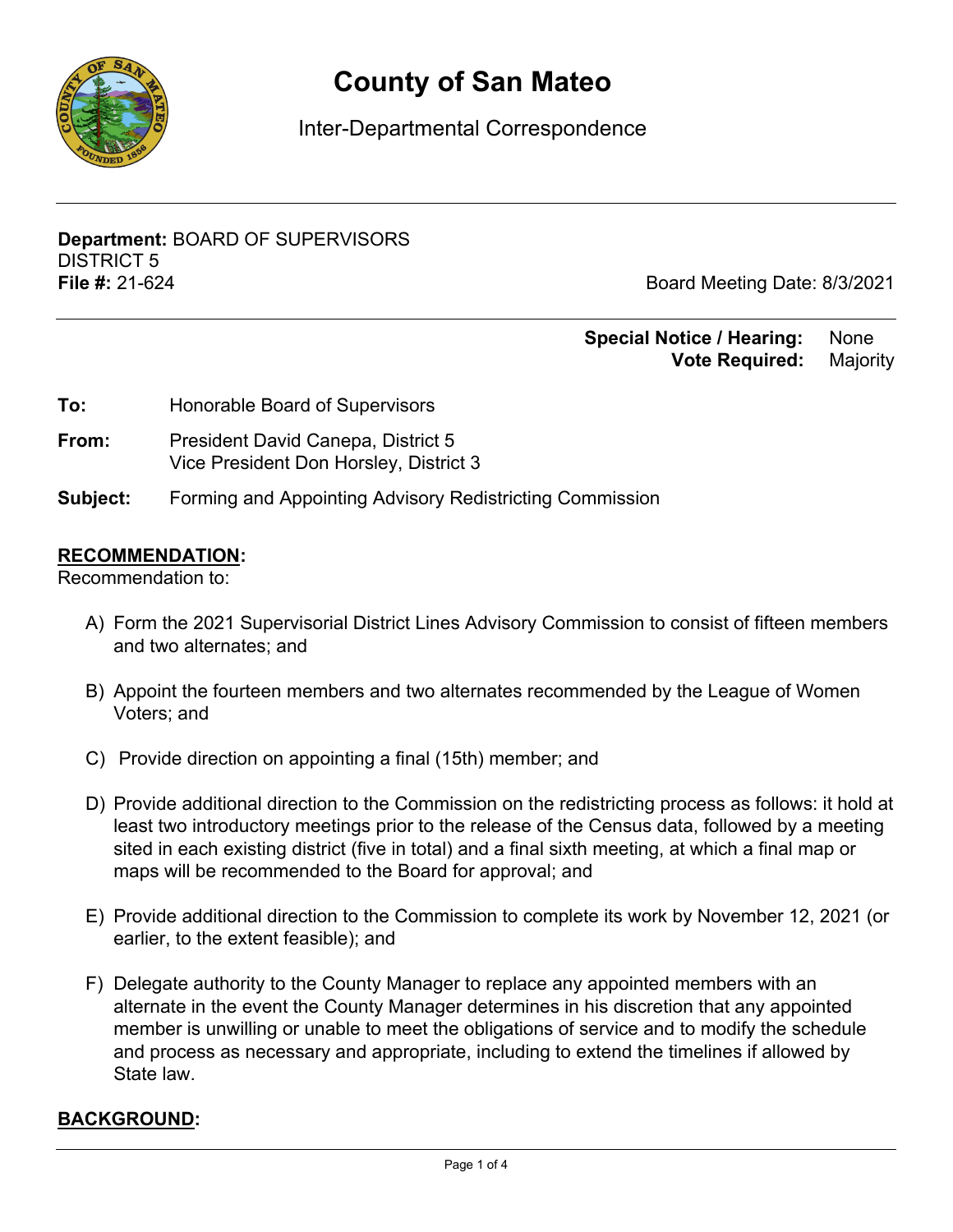The Board established the County's current Supervisorial districts in November 2013. To assist with the district-drawing process, the Board elected to form an advisory committee, the San Mateo County Supervisorial District Lines Advisory Committee, which consisted of two Board members (Supervisor Slocum and then-Supervisor Tissier), two elected city representatives (one from Daly City and one from East Palo Alto), and five public members, one from each Supervisorial district. The Committee held 10 public meetings, two in each district, before recommending three draft maps to the Board.

In prior cycles, the Board performed the redistricting processes itself, which has historically been the most common method around the State.

The Board must ensure the Supervisorial districts remain substantially equal in population-based data from the 2020 federal census. (Elec. Code, § 21500(a)). Under current law, the Redistricting must be completed and maps fully approved by December 15, 2021. However, the census data remains unavailable and is not expected to be ready until October 2021.

On January 26, 2021 the Board met and received a presentation from Staff and consultant National Demographics Corporation regarding the requirements of redistricting. The Board voted unanimously to use an advisory commission that would recommend district lines to the full Board and formed and appointed a Board subcommittee of Supervisors David Canepa and Don Horsley to make a recommendation on membership at a future meeting.

On February 9, 2021, the Board met again to consider the recommendations of the Board subcommittee and directed staff and the subcommittee to work with the League of Women Voters (if it agreed) and develop a process, by which the League of Women Voters would recommend a slate of Commission members to the Board.

### **DISCUSSION:**

Following the February 9, 2021 meeting the Board subcommittee contacted chapters of the San Mateo County's League of Women Voters (the "League"), which graciously agreed to consult on the recruitment process and recommend a slate of Commission members. The direction given to the League was that:

- · Commissioners must be residents of San Mateo County.
- · Elected officials (County, City, School and Special District) are not eligible to serve on the commission.

Further, the League was asked to have a selection process that would "prioritize applicants associated with good government, civil rights, civic engagement, and community groups or organizations that are active in the County, including those active in language minority communities, with the goal of forming a commission with membership that is geographically diverse and consistent with the County's emphasis on valuing diversity, equity, and inclusion."

Staff then conducted an extensive outreach campaign to encourage applicants, ultimately receiving sixty-five by the June 4th closing of the application period. All of the applications were forwarded to the League. The League then engaged in a vigorous selection process choosing approximately half of the best qualified applicants for interviews and conducted video interviews of the applicants. Neither the Board subcommittee nor County staff participated in that process.

Initially, the Board had intended a Commission of 11 members with two alternates. But based on the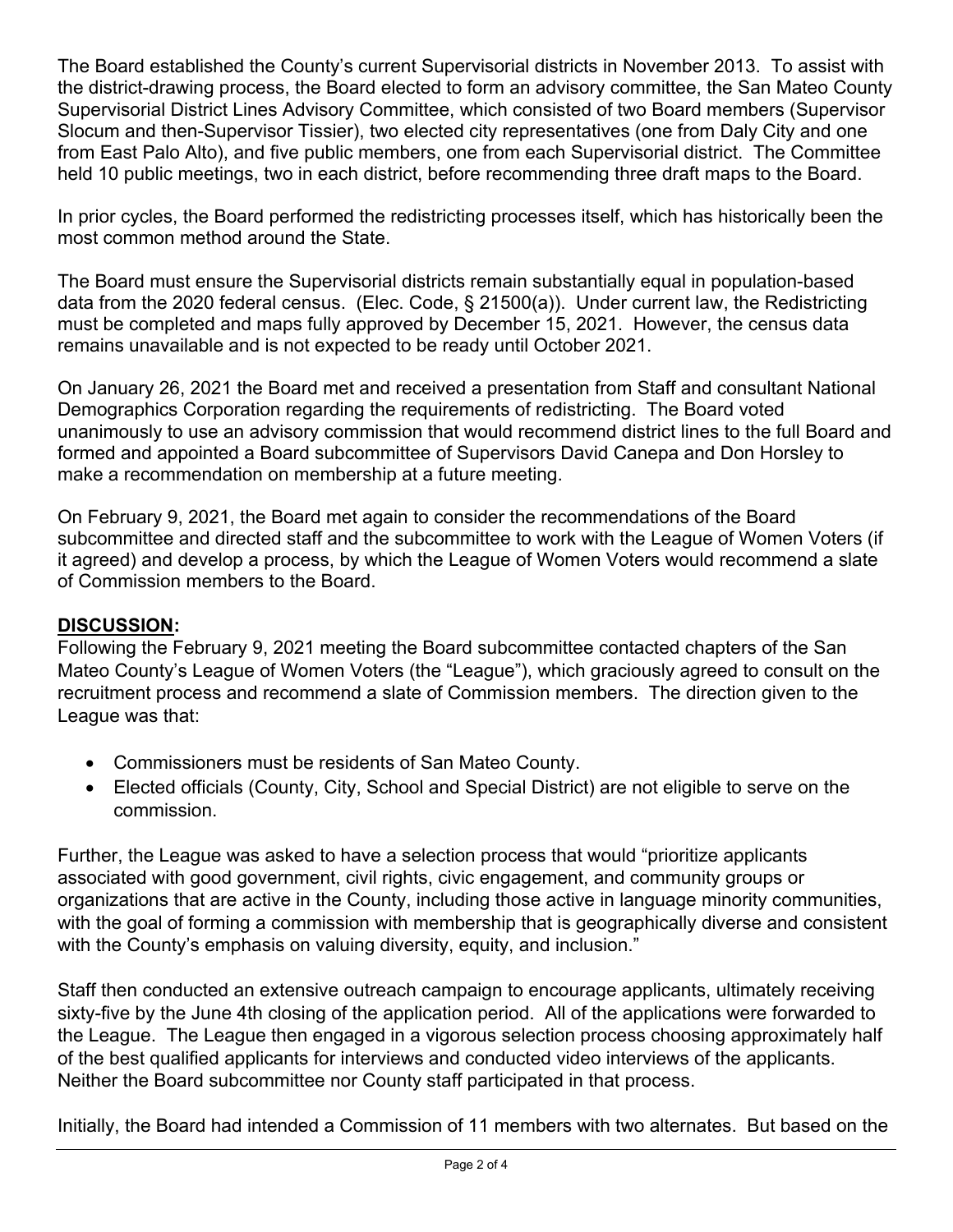results of the initial selection process, the Board subcommittee advised that a Commission of 15 members, specifically with three members from each District and two alternates, would be appropriate and informed the League representatives, who supported the expansion to 15. However, based on the number of applications received and the interviews conducted, the League is recommending a slate of 14 members, with three members from each district with exception of District 4, as to which it is recommending 2 members. That current slate is as follows:

Members:

District 1 Nirmala Bandrapalli (Burlingame) Nathan Chan (Millbrae) Hermes Monzon Ruiz (South San Francisco)

District 2 Marcus Barber (San Mateo) James Lawrence (Foster City) Kailen Sallander (San Mateo)

District 3 Benj Azose (San Carlos) Nadia Bledsoe Popyack (Moss Beach) Marian Lee (San Carlos)

District 4 Mark Dinan (East Palo Alto) Rudy Espinoza (Redwood City)

District 5 Rita Chow (Daly City) Miguel Louis (Rudy) Guerrero (Daly City) Priscilla Romero (Daly City)

Alternates: David Chu (District 1) (Burlingame) Mark Olbert (District 3) (San Carlos)

The Board subcommittee presents this slate as recommended by the League without modification and proposes that the Board approve it and discuss a plan for filling the remaining "District 4" Commission slot. The Board subcommittee further recommends that the Board delegate authority to the County Manager to replace any appointed members with an alternate in the event that the County Manager determines in his discretion that any appointed member is unwilling or unable to meet the obligations of service.

Further, the Board subcommittee recommends that the Board direct the newly formed Advisory Commission to hold at least two introductory meetings prior to release of the Census data, followed by a meeting sited in each existing District (five in total) and a final sixth meeting, at which a final map or maps will be recommended to the Board for approval. The Board further directs that the